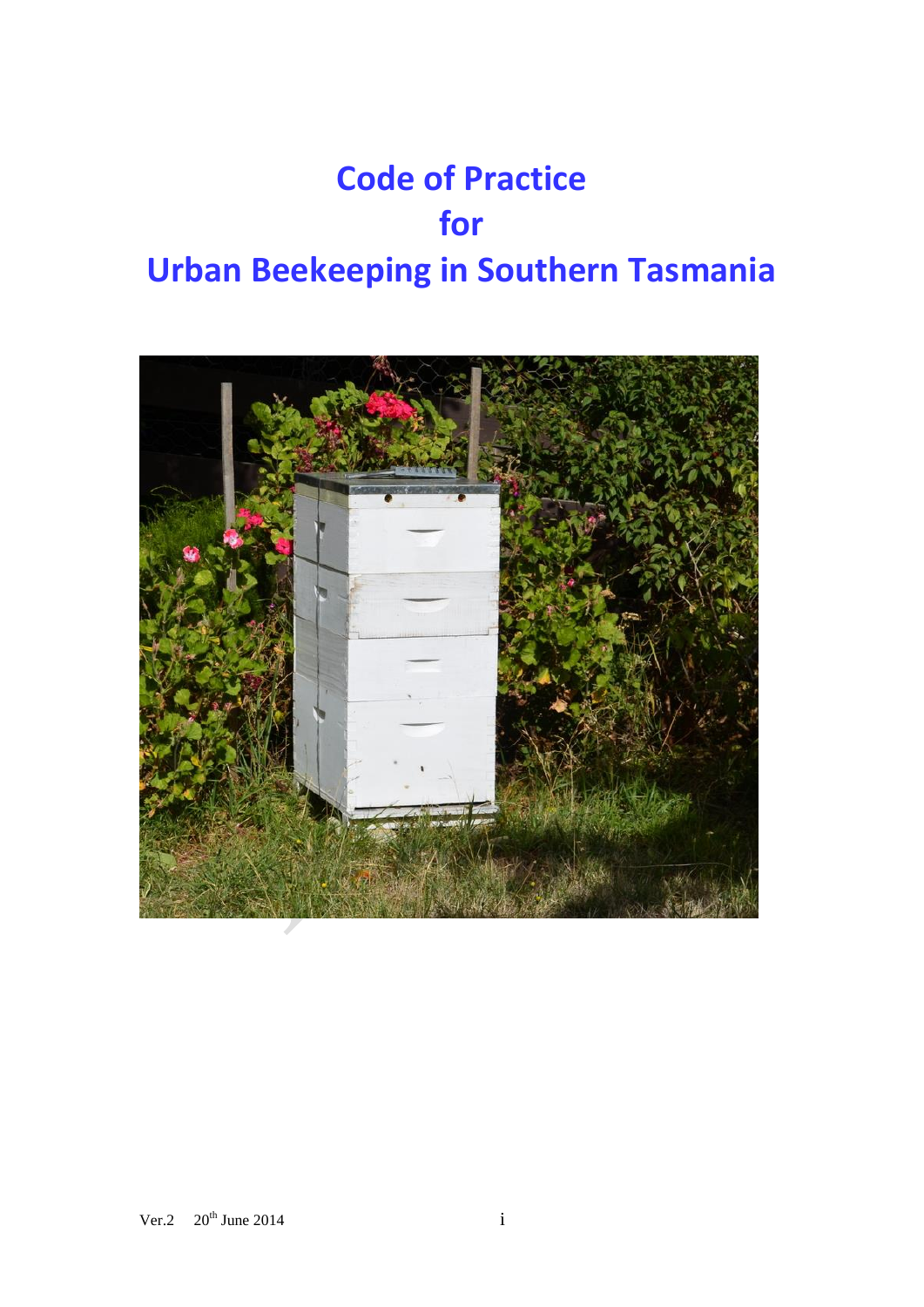### **Contents**

| 1. | Introduction             |                               | 1  |
|----|--------------------------|-------------------------------|----|
| 2. | Definitions              |                               | 3  |
| 3. |                          | Requirement to register       | 4  |
| 4. |                          | Applicable legislation        | 4  |
| 5. | Industry groups          |                               |    |
| 6. | Swarms and bee enquiries |                               |    |
| 7. | Urban considerations     |                               |    |
|    | 7.1                      | Hive densities                | 5  |
|    | 7.2                      | Hive placement & barriers     | 5  |
|    | 7.3                      | Swarming                      | 5  |
|    | 7.4                      | Capturing and hiving swarm    | 6  |
|    | 7.5                      | Feral swarms and colonies     | 6  |
|    | 7.6                      | Provision of water            | 6  |
|    | 7.7                      | Pesticides & herbicides       | 7  |
|    | 7.8                      | Docile bees                   | 7  |
|    | 7.9                      | Robber bees                   | 7  |
|    | 7.10                     | Disease control               | 7  |
|    | 7.11                     | Flight paths                  | 7  |
|    | 7.12                     | Robbing and working hives     | 8  |
|    | 7.13                     | Lights                        | 8  |
| 8  |                          | <b>General Considerations</b> | 8  |
|    | 8.1                      | Transportation of hives       | 8  |
|    | 8.2                      | Use of smoke                  | 9  |
|    | 8.3                      | Protective clothing           | 9  |
|    | 8.4                      | <b>Honey Sheds</b>            | 9  |
| 9  |                          | Acknowledgements              | 10 |
| 10 | Suggested reading        |                               |    |

Information contained in this document is provided as general advice only. For application to specific circumstances, professional advice should be sought.

This *Code of Practice* has been developed by members of the Southern Beekeepers Association Inc (SBA) (also known as the Southern Branch of the Tasmanian Beekeepers Association). The S.B.A. has taken all reasonable steps to ensure the information contained in this Code is accurate at the time of publication. Readers should ensure that they make appropriate enquiries to determine whether new information is available on the particular subject.

Enquiries should be addressed to the S.B.A[. www.southerntasbeekeepers.org.au](http://www.southerntasbeekeepers.org.au/)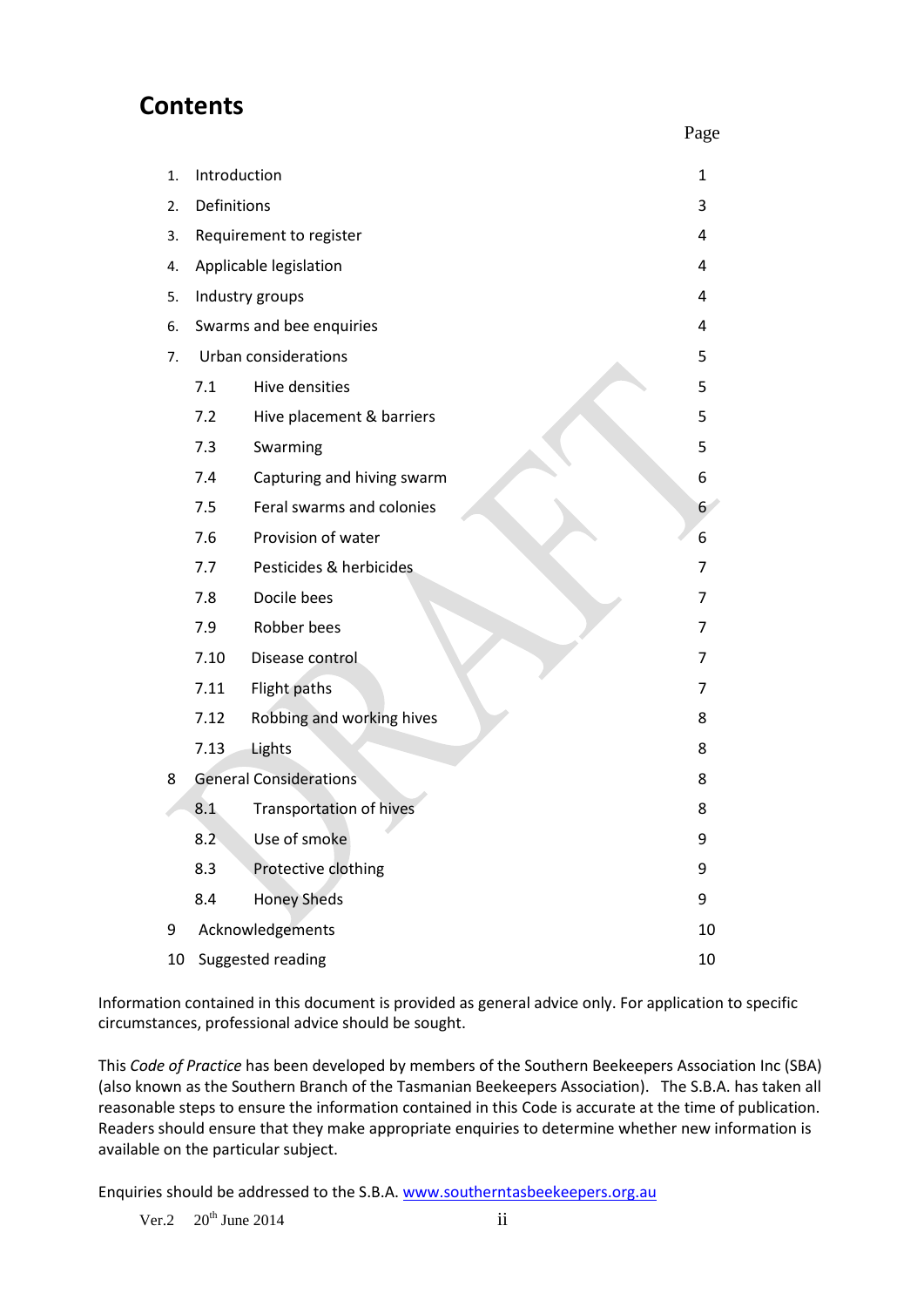## **1. Introduction**

Honey bees not only produce honey, but play a vital role in the balance of nature, especially the pollination of agricultural crops, horticultural crops and the house garden. Pollination is important for the viability of many pastoral enterprises, market gardens, orchards and seed industries. Many of our favourite foods such as apples, avocadoes, stone fruits, melons and citrus fruits are either highly dependent on, or greatly benefit from, honey bee pollination. In fact, around 65% of agricultural production in Australia depends on pollination by the European honey bee. Pollination services to Australian horticulture and agriculture were valued at \$1.7 billion per annum in 1999-2000 for the 35 most important honey bee dependent crops.

Beekeeping is becoming increasingly popular in towns and cities throughout southern Tasmania with many people registering as beekeepers. This provides honey for home consumption, enjoyment in watching these highly social creatures and the opportunity to join an amateur beekeeping group. However, honey bees possess a sting and therefore require proper and responsible management so they do not create a problem for neighbours.

The purpose of this document is to form a reference and standard for the management of beekeeping in southern Tasmanian urban areas. Its intended uses include:

- community confidence in the safety of beekeeping activities;
- local government and regulatory bodies to establish uniform legislation;
- a standard against which any complaints can be resolved; and
- a minimum standard with which beekeepers should comply.

It is intended that this Code forms the prescription for harmonious cooperation between beekeepers and other land occupiers in southern Tasmania. The aim of the Code is to ensure that the keeping of honey bees does not have a negative impact on people, property, domestic animals or native flora and fauna.

This Code provides advice for the management of beehives which incorporates a standard by which beekeepers operating in southern Tasmania are expected to comply. As such it is to be used by apiarists, decision making authorities and the general public.

Observation of this Code and recognition of honey bee habits by apiarists and decision making authorities will enable consistent and speedy evaluation of the suitability of potential sites for apiaries. This Code provides a number of requirements which if complied with, enable beekeeping to be conducted in southern Tasmania without a planning permit.

Should a planning permit be required by a local authority, this Code provides a consistent approach for consideration of the application and the resolution of contentious issues. Expert apicultural personnel from Tasmania's Department of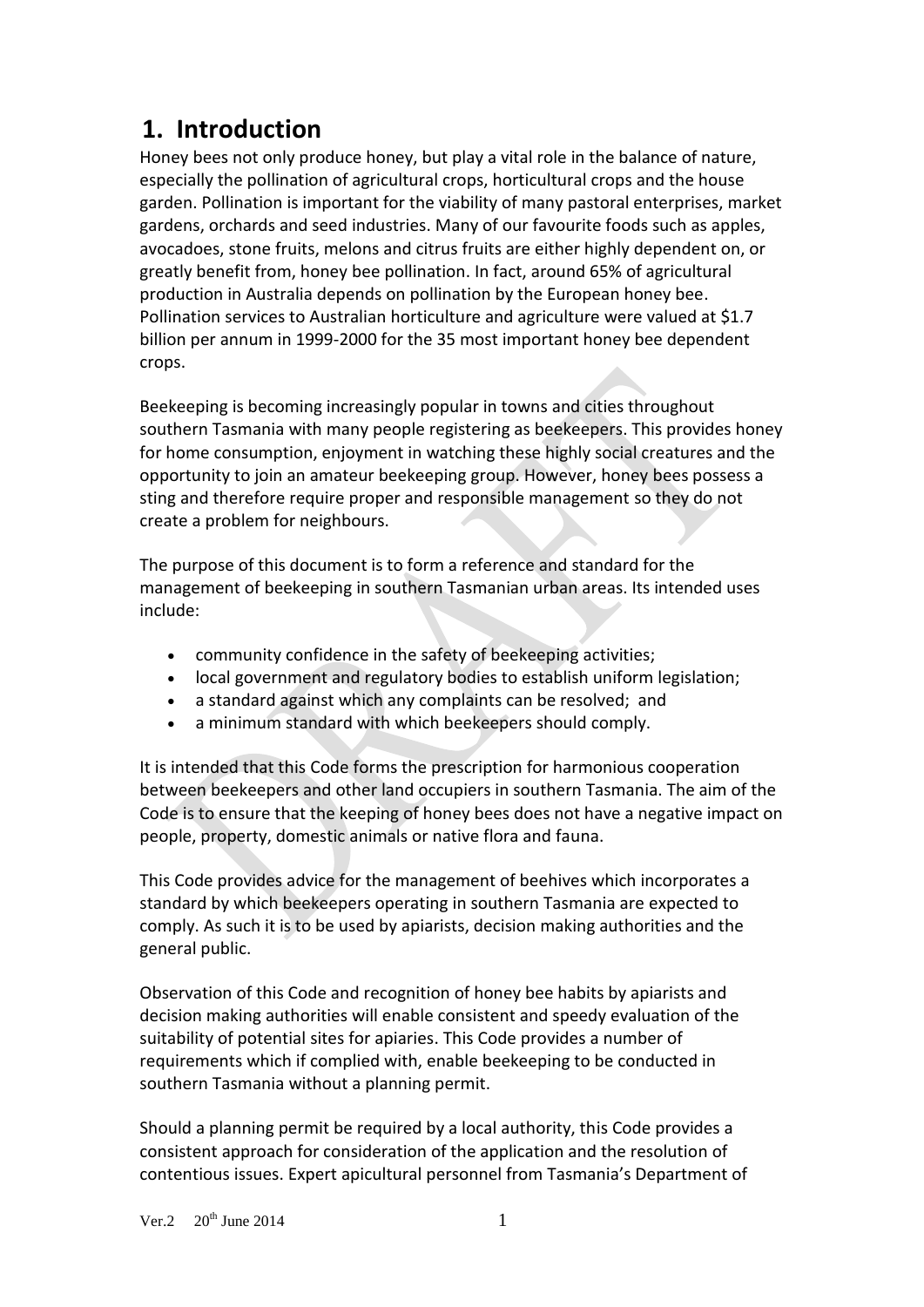Primary Industries, Parks, Water and Environment (DPIPWE) may be called upon to offer advice. Not all contingencies can be anticipated, but equitable resolution of contentious issues is considered possible by using this Code's guidelines.

If a complaint is lodged with a local council, and clearly the beekeeper is not abiding by the Code or by planning requirements in relation to an apiary (excluding crown land), council authorities will take appropriate action.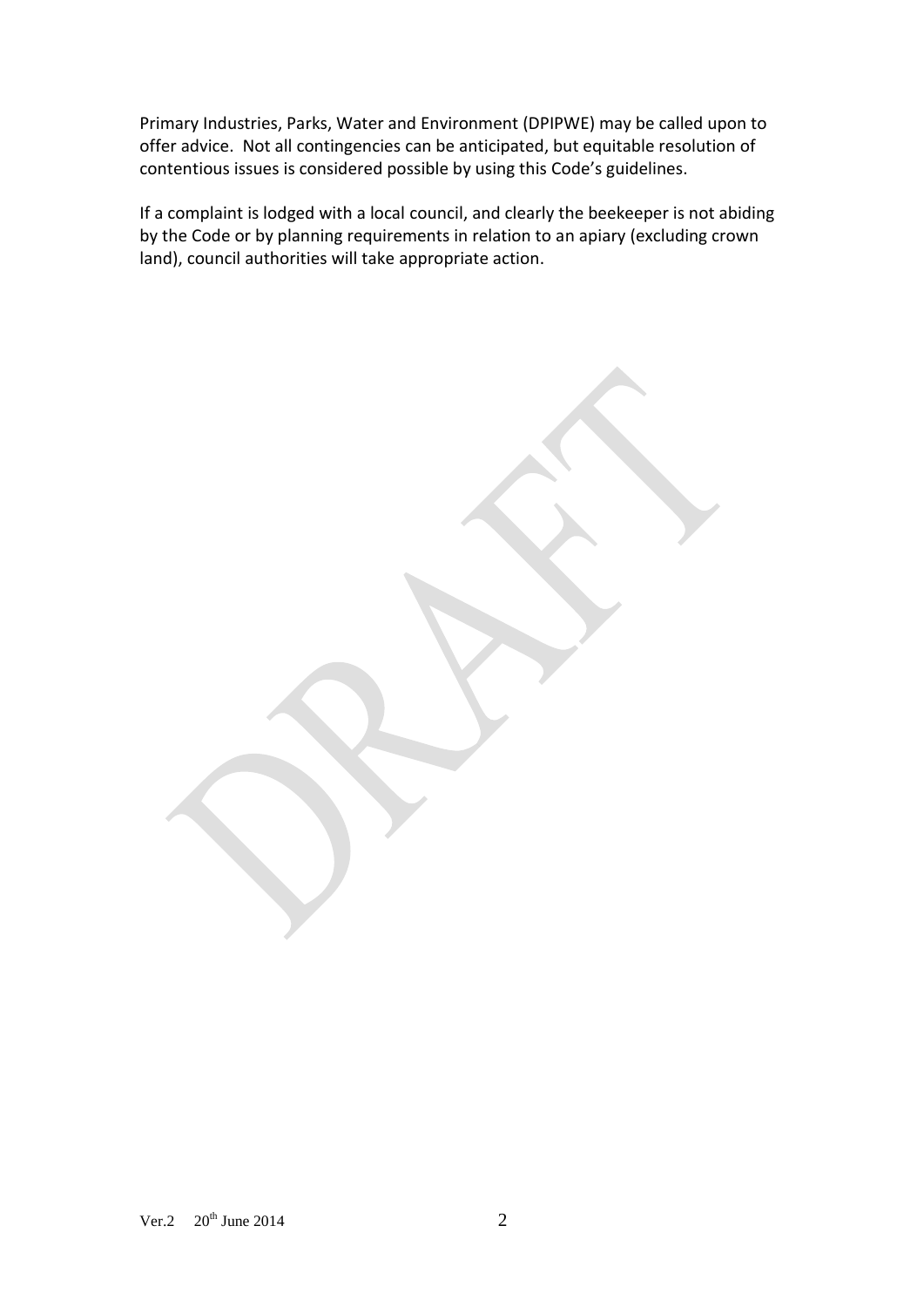# **2. Definitions**

| Apiarist / Beekeeper -                 | Honeycomb-                                                                    |  |  |
|----------------------------------------|-------------------------------------------------------------------------------|--|--|
| a person keeping bees.                 | removable frames containing wax cells                                         |  |  |
|                                        | which house honey, pollen, and/ or                                            |  |  |
| Apiary-                                | brood (eggs, larvae, pupae).                                                  |  |  |
| a place where honey bees are kept in   |                                                                               |  |  |
| hives.                                 | Honey flow-                                                                   |  |  |
|                                        | the gathering of nectar from flora by                                         |  |  |
| Apiculture / Beekeeping-               | honey bees.                                                                   |  |  |
| the management of beehives.            |                                                                               |  |  |
|                                        | Honey extraction-                                                             |  |  |
| Beehive / Hive-                        | the removal of honey from combs.                                              |  |  |
| modular framed housing for a honey     |                                                                               |  |  |
| bee colony, which normally contains    | Honey super-                                                                  |  |  |
| either a nucleus colony or a standard  | a super which is full of honey                                                |  |  |
| size colony.                           |                                                                               |  |  |
|                                        | <b>Pollination-</b>                                                           |  |  |
| Bee sting-                             | the transfer of pollen by honey bees from                                     |  |  |
| injury sustained and inflicted by a    | anthers to stigmas of flowers for the                                         |  |  |
| honey bee worker.                      | purpose of plant fertilisation.                                               |  |  |
| Colony-                                | <b>Robber bees-</b>                                                           |  |  |
| a family of bees: workers, a queen     | bees attempting to access stored or spilt                                     |  |  |
| and drones                             | honey, or honey in another hive.                                              |  |  |
|                                        |                                                                               |  |  |
| Feral bee colony-                      | <b>Sticky super-</b>                                                          |  |  |
| a colony of bees which has its nest in | A super from which most of the honey                                          |  |  |
| a place other than a beehive, e.g. a   | has been extracted, and which contains                                        |  |  |
| hollow tree                            | honey residue                                                                 |  |  |
|                                        |                                                                               |  |  |
| Flight path-                           | Super-                                                                        |  |  |
|                                        | the distinct route taken by many bees box containing frames, placed above the |  |  |
| leaving from or returning to their     | bottom or brood box of a hive.                                                |  |  |
| hive.                                  |                                                                               |  |  |
|                                        | Swarm-                                                                        |  |  |
| Foraging bees-                         | cluster or flying mass of honey bees                                          |  |  |
| bees seeking out supply of water or    |                                                                               |  |  |
| feed; bees naturally forage flowers    |                                                                               |  |  |
| for nectar and pollen supplies.        |                                                                               |  |  |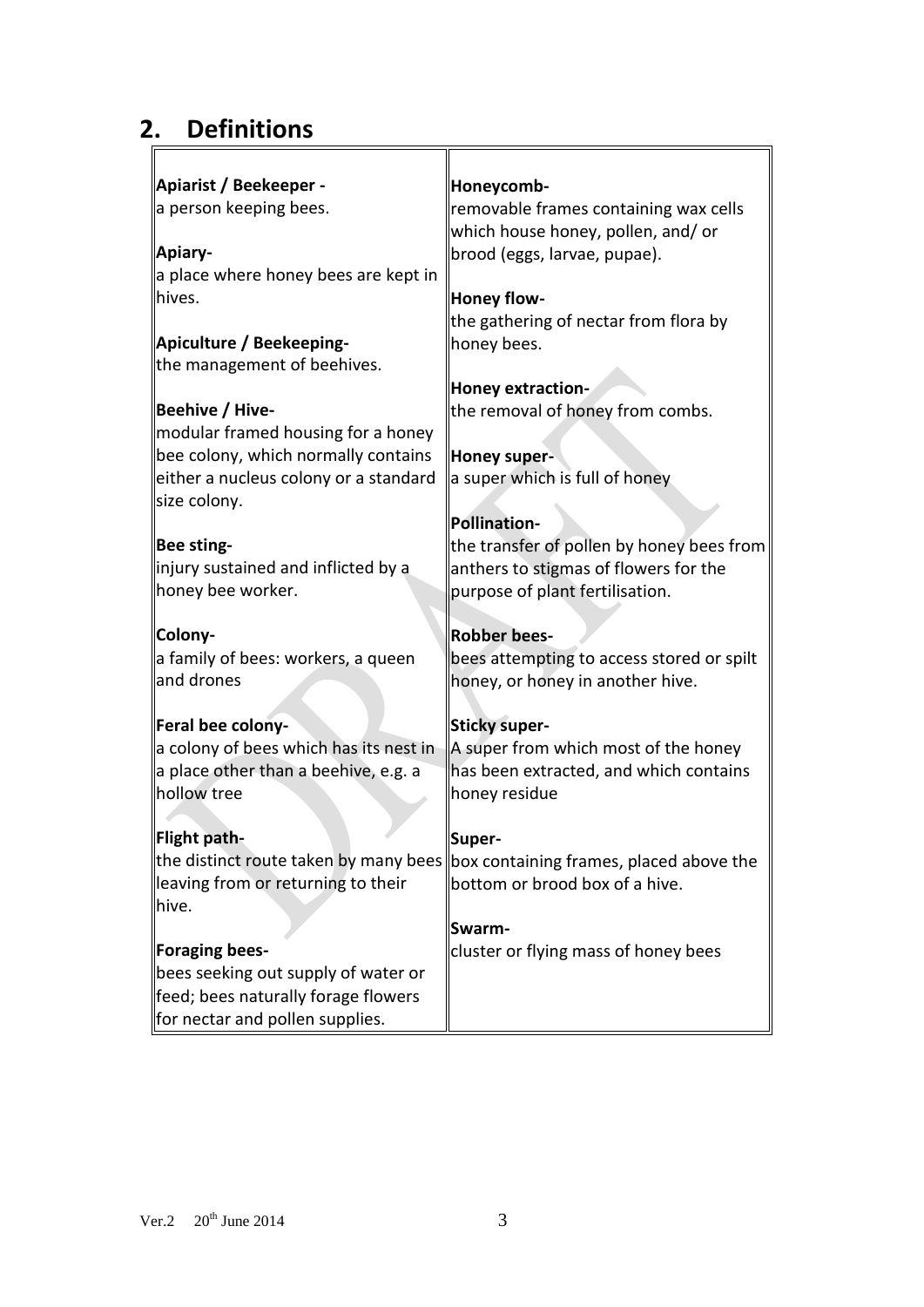## **3. Requirement to Register**

Currently there is no requirement to register ownership of bee hives in Tasmania.

All urban beekeepers are strongly recommended to register themselves with DPIPWE. This is to allow monitoring of hive health (especially in the event of pest incursion or serious disease outbreak). Councils should consider requiring that beekeepers in their municipalities register with DPIPWE.

Registration is for a 12 month period to the end of June. The registration form can be found: [http://dpipwe.tas.gov.au/Documents/Beekeeper\\_Registration\\_Form.pdf](http://dpipwe.tas.gov.au/Documents/Beekeeper_Registration_Form.pdf) The annual fee is \$12.00 for 1 - 4 hives or \$25.00 for 5 – 10 hives. DPIPWE automatically sends out renewal forms to previously registered beekeepers.

Another benefit of registration is that the registration fee entitles the beekeeper to free testing of honey samples for American Foul Brood.

## **4. Applicable Legislation**

In Tasmania, any beekeeping must be done in accordance with the *Animal Health (Apiaries) Regulations 2001,* under the *Animal Health Act 1995.*

Compliance with Sections 199 and 200 of the *Local Government Act 1993* is also required.

Most councils have by-laws which cover beekeeping; these are available from individual councils, and are generally not uniform; one of the intended uses of this Code is to develop uniformity across all councils in southern Tasmania in their by-laws governing beekeeping.

## **5. Industry Groups**

In Tasmania, the beekeeping industry's peak body is the Tasmanian Beekeepers Association Inc. (TBA), with a membership largely comprising commercial beekeepers. The Southern Branch of the TBA, also known as the Southern Beekeepers Association Inc. (SBA) has a membership largely comprising hobby beekeepers with a few commercial beekeepers. Urban beekeepers are strongly encouraged to join the SBA, in order to achieve as wide an application of good beekeeping practices as possible, consistent with this Code, through communication with experienced beekeepers.

## **6. Swarms and Bee Enquiries**

Swarm enquiries from the public can be handled through individual councils, whose phone numbers can be found in the telephone directory. Also, on the SBA website [www.southerntasbeekeepers.org.au](http://www.southerntasbeekeepers.org.au/) there are names and contact details of beekeepers who are available for swarm collection, by area.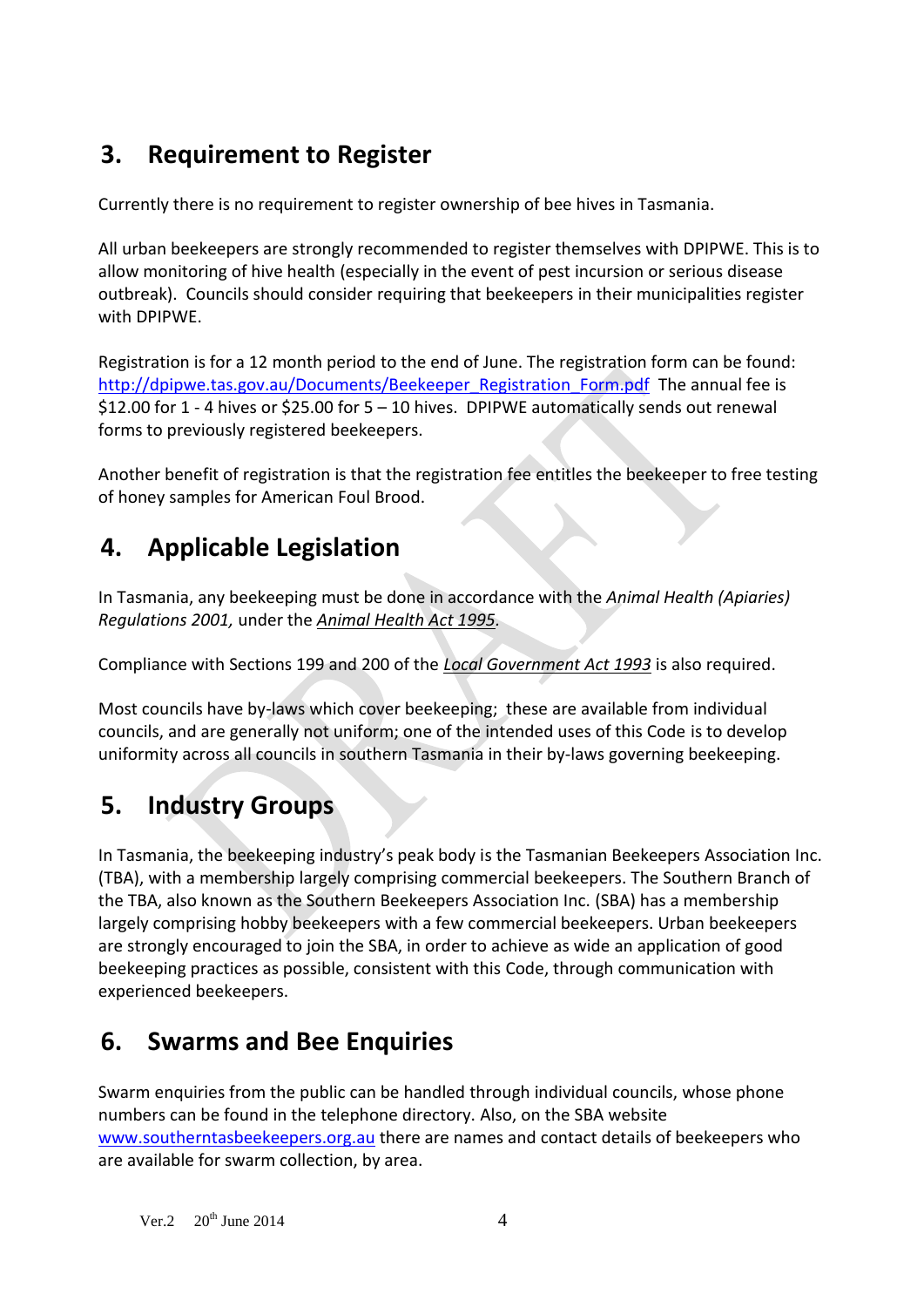Some individuals nominate a charge for this service.

Other general beekeeping enquiries can be handled through the SBA.

## **7. Urban Considerations**

#### *7.1 Hive Densities*

One of the primary limitations to the keeping of bees is the real or perceived interaction between the bee and people who live in or use the surrounding area.

To overcome this problem a hive density limit is proposed which will minimise the potential conflict between people and the honey bee.

| <b>Maximum Number of Hives</b> |  |  |
|--------------------------------|--|--|
|                                |  |  |
|                                |  |  |
|                                |  |  |
|                                |  |  |
| Seek advice from SBA           |  |  |
| Seek advice from SBA           |  |  |
|                                |  |  |

At certain times of the year, e.g. when splitting hives, some additional hives should be permitted for short periods.

It should be noted that these are recommended *maximum* hive numbers; the density and configuration of surrounding dwellings will influence the actual suitable maximum number of hives on a particular block of land, particularly in relation to flight path, swarming and 'bee poo' considerations – see below for explanation of these issues.

#### *7.2 Hive Placement & Barriers*

Correct placement of hives is a most important consideration for responsible beekeeping in urban situations. The hives must be in a quiet area of the allotment, and not within 3m of a neighbouring property, unless a solid fence or impenetrable plant barrier, not less than two metres high, forms the property boundary. Keep hives as far away as possible from roads, footpaths and parks.

Face the entrance of the hives in such a direction that bees fly across your property. If this cannot be readily be done, consider placing barriers. These can be in the form of hedges or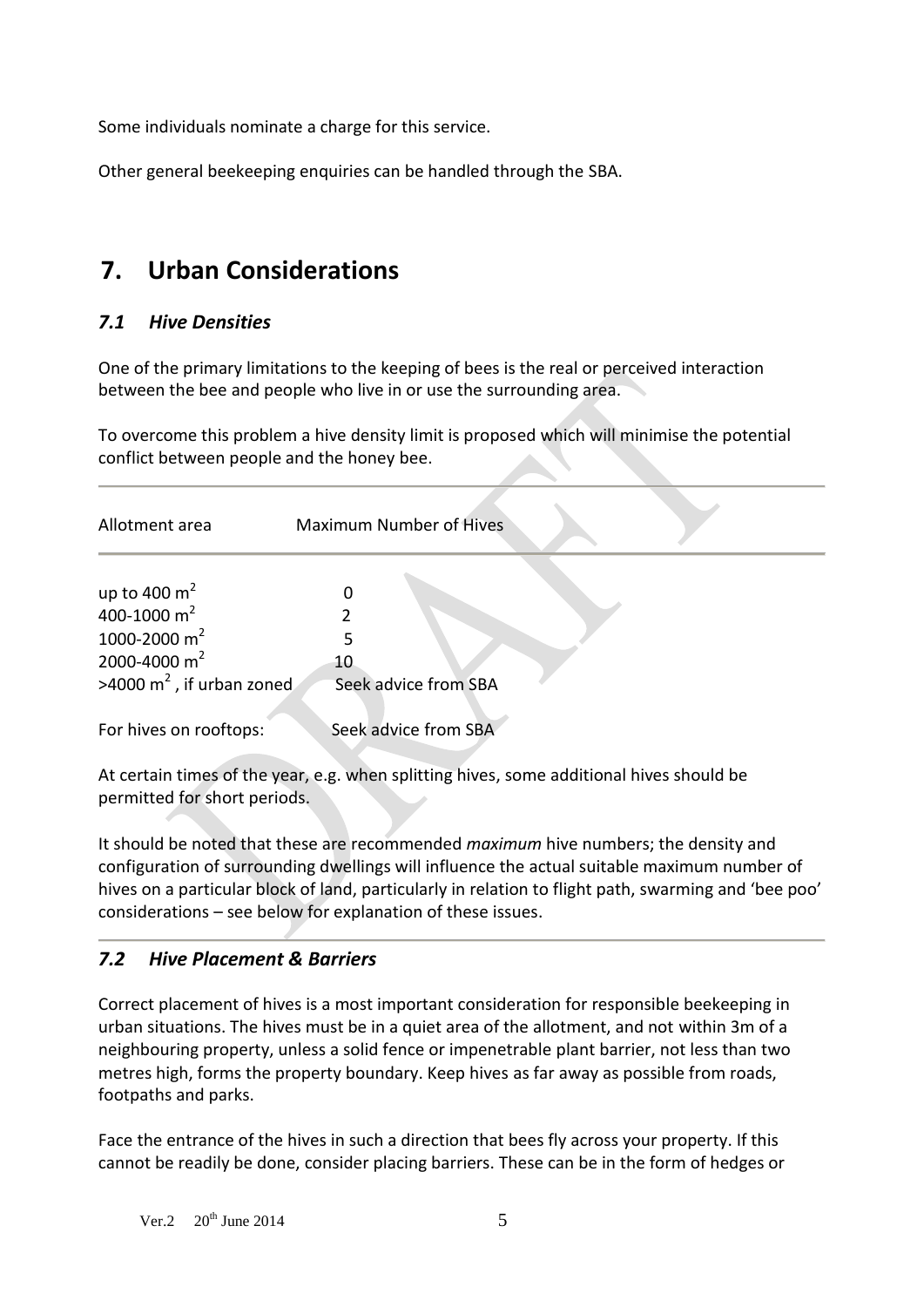shrubs, or instant barriers consisting of shade cloth fixed to a trellis, which may have to be up to 4m high. Bees will fly up and over these structures and should not worry neighbours.

#### *7.3 Swarming*

Swarming is a natural behaviour of honey bees and occurs chiefly in spring to early summer. Swarms should be collected when in the cluster stage to prevent them flying to nearby properties and establishing in houses, trees or similar sites, thus becoming a nuisance.

Honey bee colonies should be managed to prevent or minimise swarming. Suitable management practices are described in good beekeeping textbooks; such as *Bee Agskills*, see 'Suggested Reading' at the end of this document.

The most effective measure in the prevention of swarming is the replacement of old or failing queen bees with new ones, preferably ones with a low genetic disposition to swarm.

The splitting of a colony of honey bees into two or more units by the beekeeper will reduce its population and its likelihood to swarm. Reuniting of these units can take place at a later time in order to reduce the number of hives. This procedure is known as artificial swarming and its practice is effective in removing the swarming impulse.

Other measures such as the provision of additional supers for brood rearing and honey storage, may also reduce the swarming impulse.

#### *7.4 Capturing and Hiving Swarms*

Beekeepers should take responsibility for a swarm that has issued from one of their hives, and capture and hive it as soon as possible after it has formed into a cluster.

#### *7.5 Feral Swarms and Colonies*

Swarms issue from feral honey bee colonies periodically, and these may fly into suburban areas adjacent to native bushland or reserves.

Swarm enquiries from the public can be handled through individual councils, whose phone numbers can be found in the telephone directory. Also, on the SBA website [www.southerntasbeekeepers.org.au](http://www.southerntasbeekeepers.org.au/) there are names and contact details of beekeepers who are available for swarm collection, by area.

Beekeepers are encouraged to make themselves available, to their local council and through the SBA, for the collection of accessible feral swarms on both private and public land.

For established nests of bees in unwanted places, such as chimneys, destruction by pest controllers is recommended, although it is usually worth consulting a swarm collector first to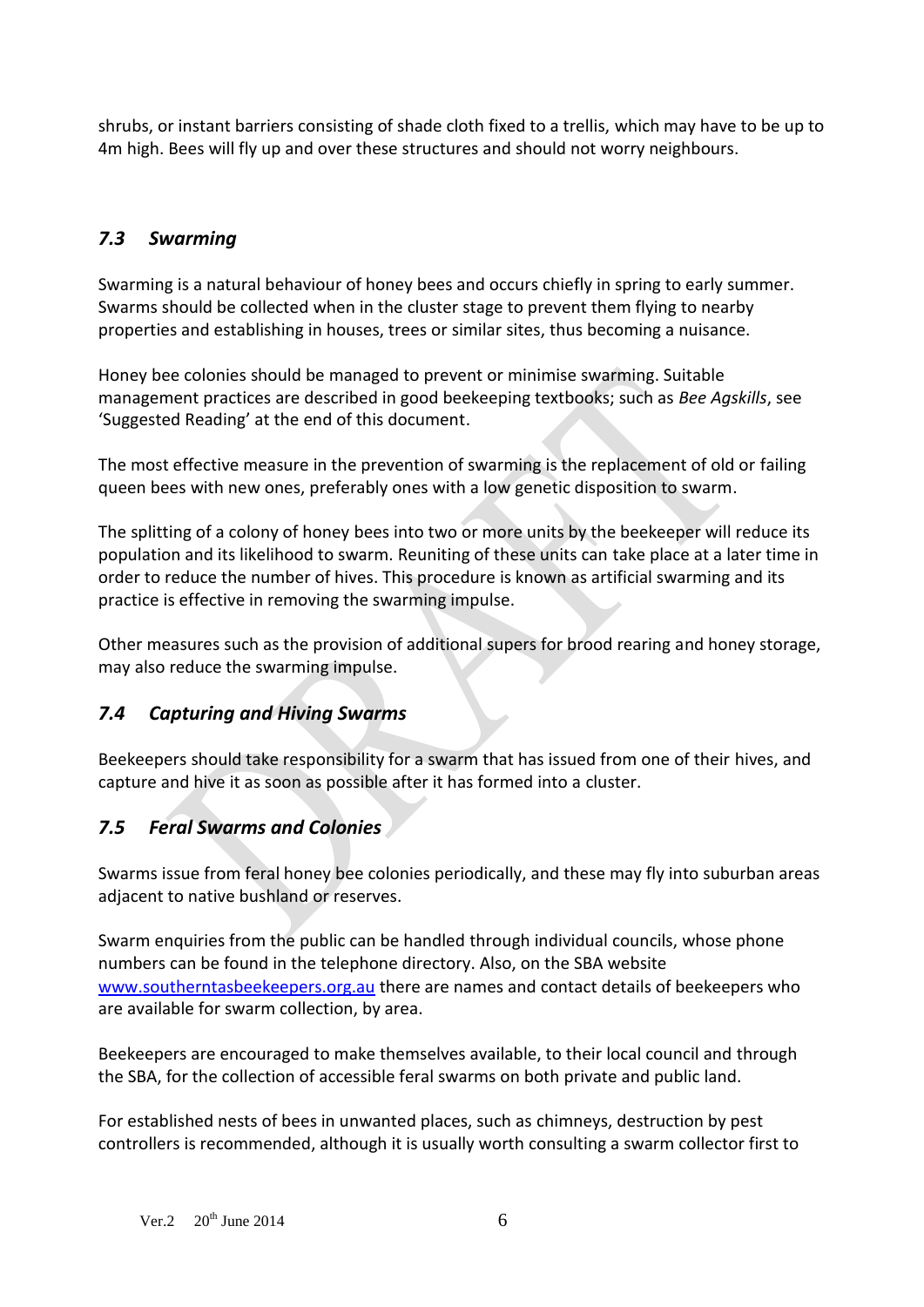assess the possibility of extracting the nest.

#### *7.6 Provision of Water*

Beekeepers are to provide water for their bees before locating them in their yard. Bees prefer a sunny place with capillary moisture, for example wet sand or gravel, the edge of a concrete pond, or floating water weeds. If you establish these sources, there is much less chance of bees visiting swimming pools. Remember that in very hot weather, bees use a large amount of water to maintain temperature and humidity within the hive.

#### *7.7 Pesticides and Herbicides*

The use of pesticides and herbicides is discouraged, especially if beehives are nearby.

#### *7.8 Docile Bees*

Honey bee colonies managed in urban areas should be maintained with young queens of a docile strain. Docility is one of the main selection criteria in queen bee breeding programs. Queen bees are bred by commercial beekeepers in Tasmania, many of whom have them available for sale. Importing queen bees into Tasmania is controlled by regulations under the *Animal Health Act 1995* – [http://www.dpipwe.tas.gov.au/inter.nsf/WebPages/MCAS-](http://www.dpipwe.tas.gov.au/inter.nsf/WebPages/MCAS-7Y58NJ?open)[7Y58NJ?open](http://www.dpipwe.tas.gov.au/inter.nsf/WebPages/MCAS-7Y58NJ?open) . Commercial queen breeders on mainland Australia – members of the Australian Queen Bee Breeders Association – can be found at www.honeybee.com.au/aqbba. For reasons of minimising the risk of pest incursion, SBA strongly recommends sourcing new queen bees from Tasmanian beekeepers.

#### *7.9 Robber Bees*

When nectar is scarce, honey bees may rob honey from any source they can find outside their own hive. Exposure of honey (including sticky honeycombs) to honey bees in the open will encourage robbing. All spilt honey should be cleaned up immediately. To prevent robbing, buildings and caravans used for honey extraction purposes must be made bee proof, as far as practicable.

#### *7.10 Disease Control*

There are a number of honey bee diseases, especially brood diseases, of which American Foulbrood (AFB) is the most serious. Beekeepers should be cautious about mixing hive equipment, or purchasing hives unless from known AFB free apiaries. DPIPWE offers free honey tests for AFB to registered beekeepers, and it strongly recommended that all beekeepers take up this offer, as urban beekeepers can become a source of infection for commercial apiaries.

Some bee diseases are 'notifiable', and urban beekeepers should be familiar with the Tasmanian *Animal Health Act 1995* and associated regulations. [www.dpipwe.tas.gov.au/biosecurity-quarantine/animal-biosecurity/animal-health/notifiable](http://www.dpipwe.tas.gov.au/biosecurity-quarantine/animal-biosecurity/animal-health/notifiable-animal-diseases)[animal-diseases](http://www.dpipwe.tas.gov.au/biosecurity-quarantine/animal-biosecurity/animal-health/notifiable-animal-diseases)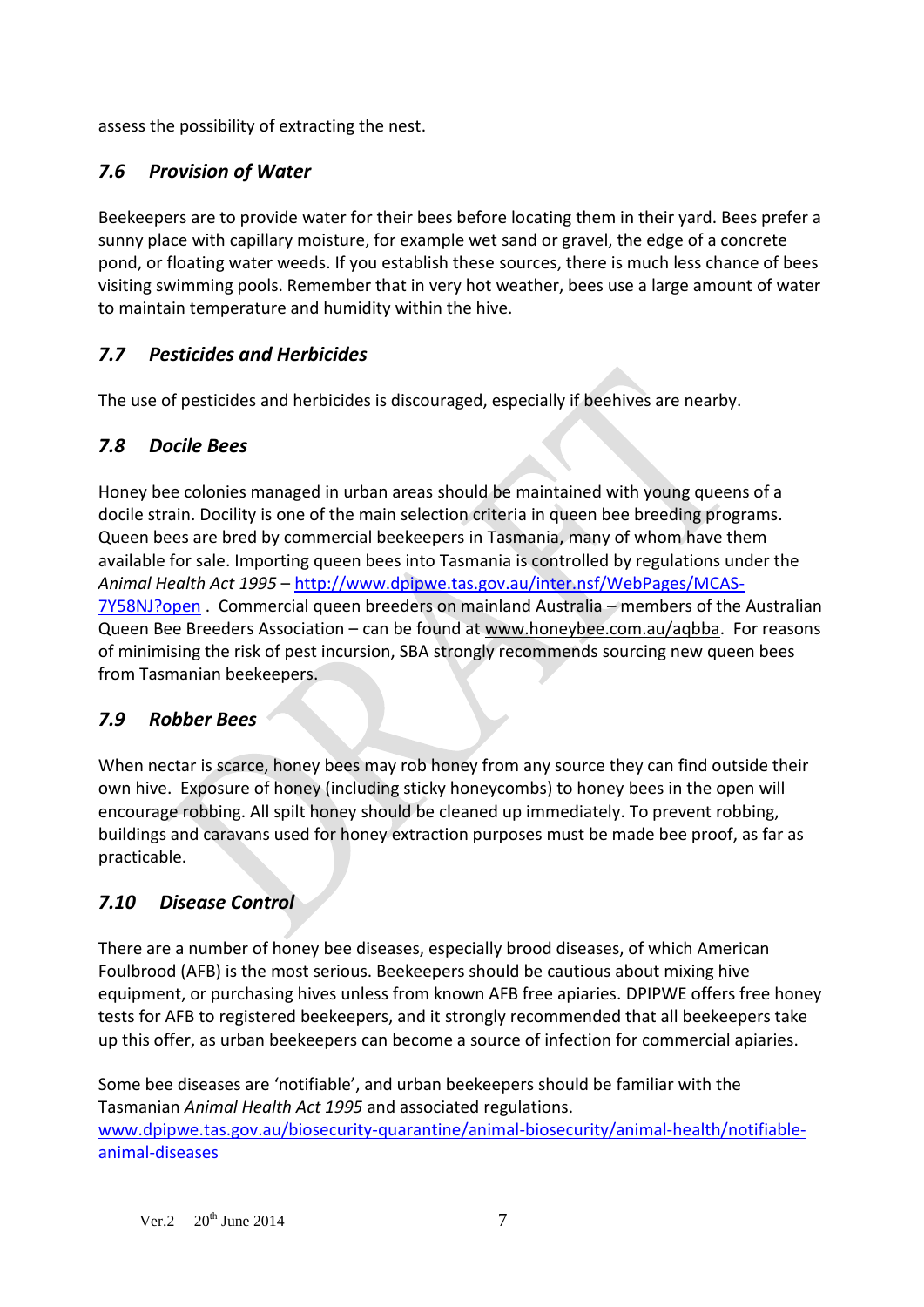A good information source for diseases and pests to which bees are at risk is the *Biosecurity Manual for the Honey Bee Industry,* see 'Suggested Reading' at the end of this document.

#### *7.11 Flight Paths*

Beekeepers must manage their hives to minimise the risk of interference with the general public, particularly in those areas used intensively for public access or recreation. An important element of this is the location of hives, so that the bees' flight paths to and from the hives, when on their foraging flights, are consistently at least 3m above public footpaths or recreation areas.

#### *7.12 Robbing and Working Hives*

Avoid working or robbing hives in cold, windy or wet conditions. In such conditions bees become aggressive, and the potential for trouble increases.

Beekeepers should cooperate with their neighbours when they need to work bees and ensure their neighbours are not working or relaxing outdoors at the time. Try to make hive manipulations as quick as possible so there is minimal disturbance to the bees.

Domestic animals should be kept indoors when bees are being worked, and until the bees have settled down afterwards.

A suggested useful way of removing honey supers is to use clearer boards overnight. These are available from beekeeping suppliers.

#### *7.13 Lights*

Beekeepers are to place some physical barrier between the hive entrance and neighbours' lights. On warm nights, bees are attracted to house lights, particularly fluorescent ones. If the windows are not screened, problems can occur.

#### *7.14 'Bee Poo'*

Beekeepers should be aware that bees sometimes defecate when in flight and this can have an adverse effect on neighbours' properties, e.g. windows, cars, clothes on washing lines. Where possible this problem should be mitigated by siting hives where the bees' flight paths will cause least 'bee poo' problems. Keeping bees healthy and disease-free also helps reduce the problem.

## **8.** *General Considerations*

#### *8.1 Transportation of Hives*

Beekeepers must take appropriate care when transporting hives of honey bees. All loads of hives and supers of honey must be secured in accordance with the Road Safety (Traffic)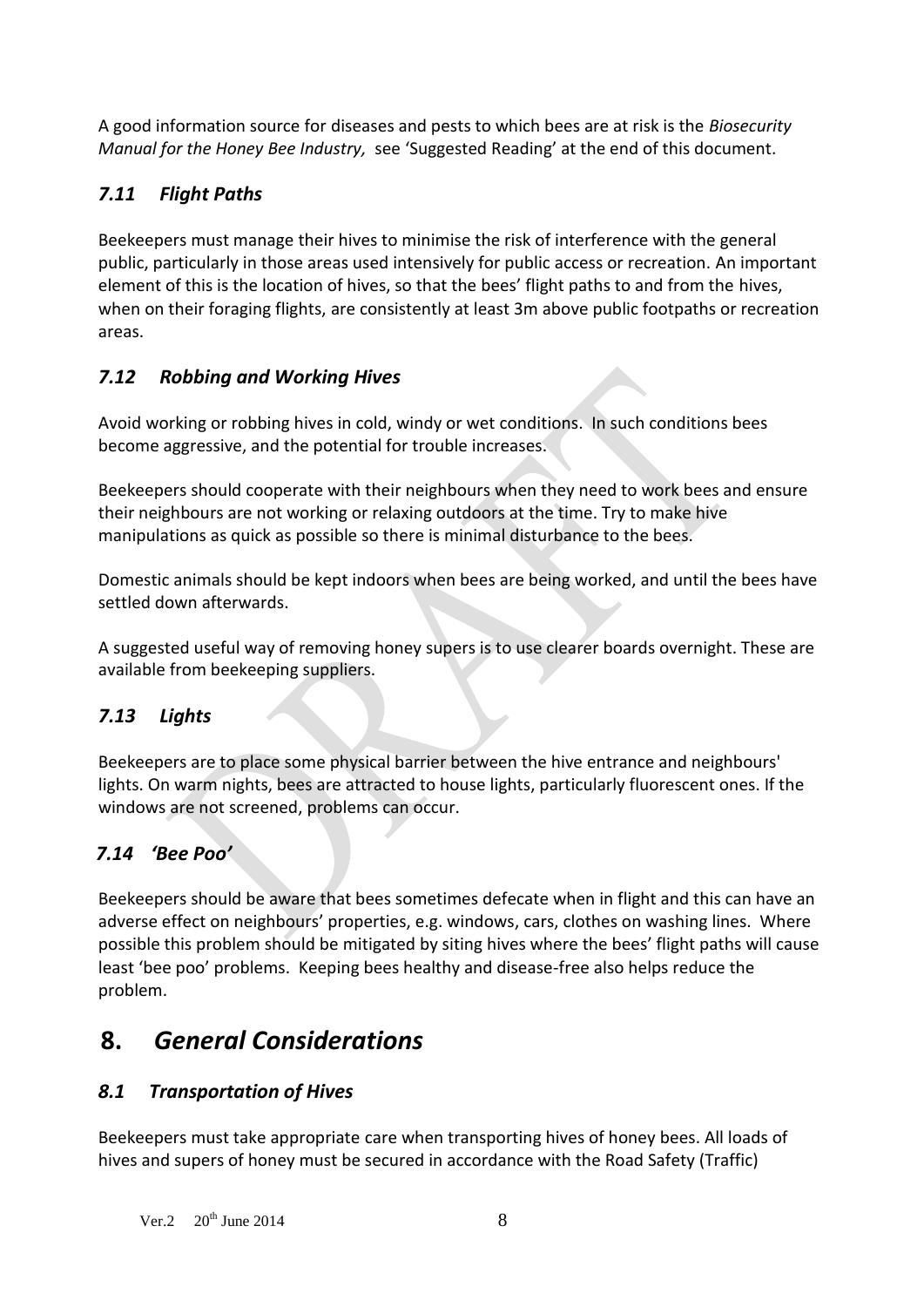Regulations.

Beehives are not classified as dangerous goods but when transporting animals such as bees the owner has a duty of care to community members thus putting the responsibility back on the beekeeper to prevent any loss en route.

The stopping off at fuel stations or travel through built up areas with bright street lighting and traffic lights could cause loss of stock and not be in the public's best interest. Travel routes, refuelling and breaks should be carefully planned prior to departure.

Ideally, beehives should be transported by one of the following methods:

#### *(a) Closed entrance transport*

Points about this method include:

- this method allows an owner to shift bees a short distance and unload without being stung, by blocking the hive entrance with a foam strip or similar;
- hives must be fitted with adequate ventilation so bees don't suffocate;
- bees can be shifted in a conventional station wagon vehicle as well as on a truck;
- hives can be closed at night after the bees, clustered at the entrance, are smoked and driven inside the hive; and
- shifting should be done at night when all bees are at home and when temperatures are coolest.

#### *(b) Netted bee transport*

Points about this method include:

- the use of nets allows beekeepers to move bees during daylight and dark hours, without closing the hive entrance;
- bees need to be loaded at night or dusk;
- nets should be secure enough to contain bees in transit and not flap in the breeze;
- bees can be shifted during daylight hours provided temperatures are not too high; and
- trucks should not be parked too close to bright lights, e.g. at service stations. This will lessen the likelihood of bees becoming excited, or escaping, and causing a public nuisance.

#### *8.2 Use of Smoke in Hive Management*

Smoke is used by beekeepers as a management aid to subdue honey bees when opening hives.

The use of the bee smoker is controlled by fire regulations. On days of total fire ban it is dangerous to use a smoker, and therefore best not to do so. However, if it is essential to use a smoker on a day of total fire ban then the following rules must be followed:

- light the smoker in an area devoid of combustible material;
- do not set the smoker down on combustible material whilst in use;
- do not place the smoker on neighbouring hives or in a position where it can be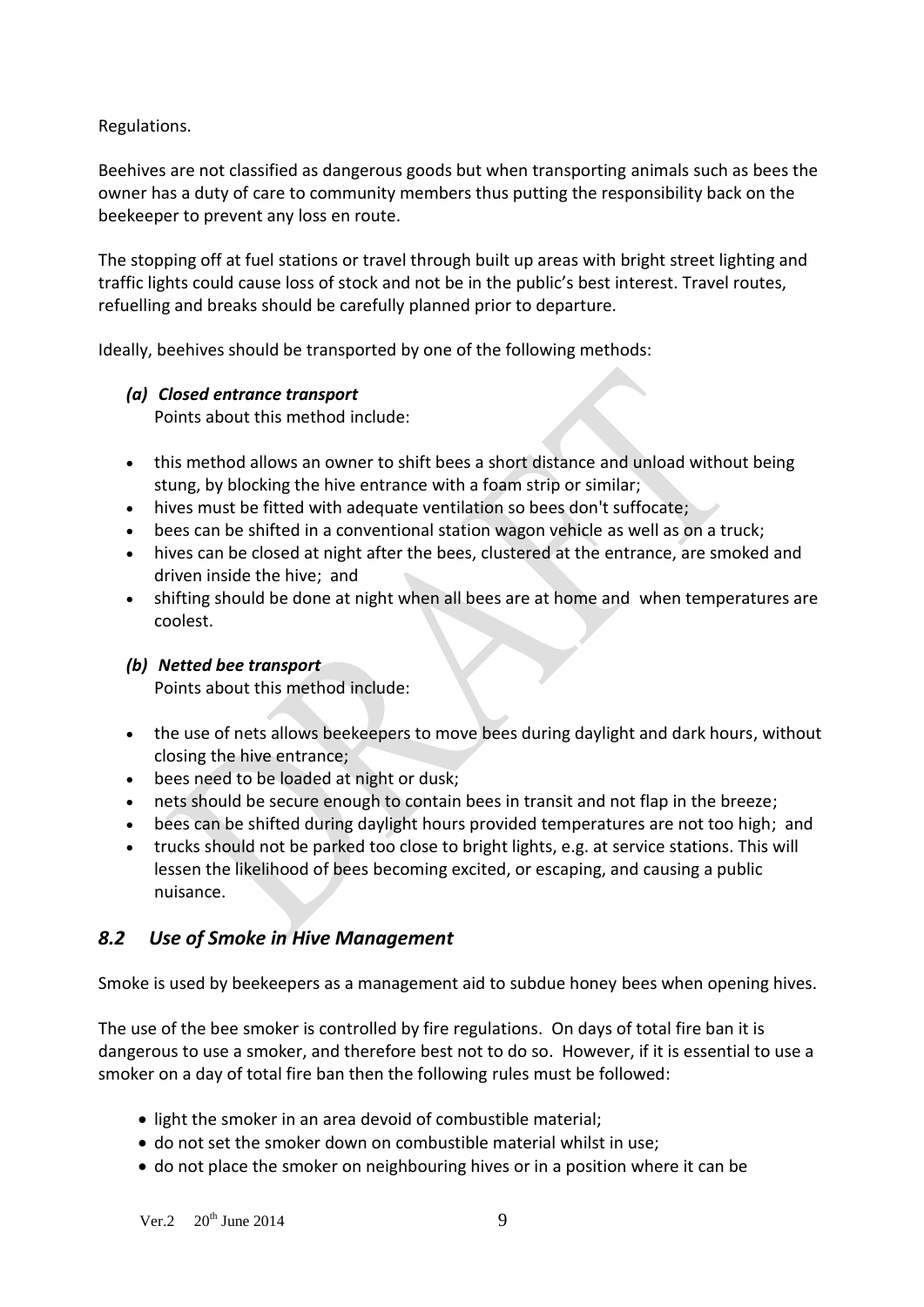dislodged by wind

- extinguish the smoker completely with water when finished; and
- water (at least 5 litres) must be readily available at the site.

Smoke the entrance of hives before mowing or using weed eaters nearby. These machines, along with the smell of cut grass, upset bees, and operators or people passing by may be stung.

#### *8.3 Protective Clothing*

When opening a hive, it is strongly recommended to protect the head and face with a hat and veil, or with a bee suit. If a full-length suit is not worn, it is good practice to wear long trousers of a light colour when working bees.

#### *8.4 Honey Sheds*

Honey houses should be bee proof. The return from the field of honey supers will invariably invite robber bees until honey can be extracted. Likewise extracted, i.e. sticky supers are most attractive to robber bees and therefore should not be exposed.

Under no circumstances should sticky supers be left out in the open to be cleaned up by foraging bees. This is not only a bee disease hazard but increases the risk to community members of bee stings.

#### *8.5 Removal of Un-managed Hives*

Colonies of bees in hives need to be actively managed. If a landowner has a hive on their land which, for whatever reason, is not being actively managed by a beekeeper, it is recommended that they arrange for a registered beekeeper to remove it, or to start actively managing it on their behalf.

## **9. Acknowledgements**

This *Code of Practice* has been prepared by the SBA in consultation with DPIPWE.

The contribution of individuals representing their groups is gratefully acknowledged.

The sourcing of material from the Queensland's *Code of Practice for Urban Beekeeping,* published by the Queensland Department of Primary Industries, and the Victoria's *Apiary Code of Practice,* published by the Victorian Department of Planning and Community Development, is also acknowledged.

### **10. Suggested Reading**

- *Tasmanian Animal Health Act 1995, and associated regulations*
- *Beekeeping in Tasmania* Dept. of Primary Industry, 1991 (being re-published as at 2013)
- *Bee Agskills* NSW Dept.of Primary Industries, 2007.